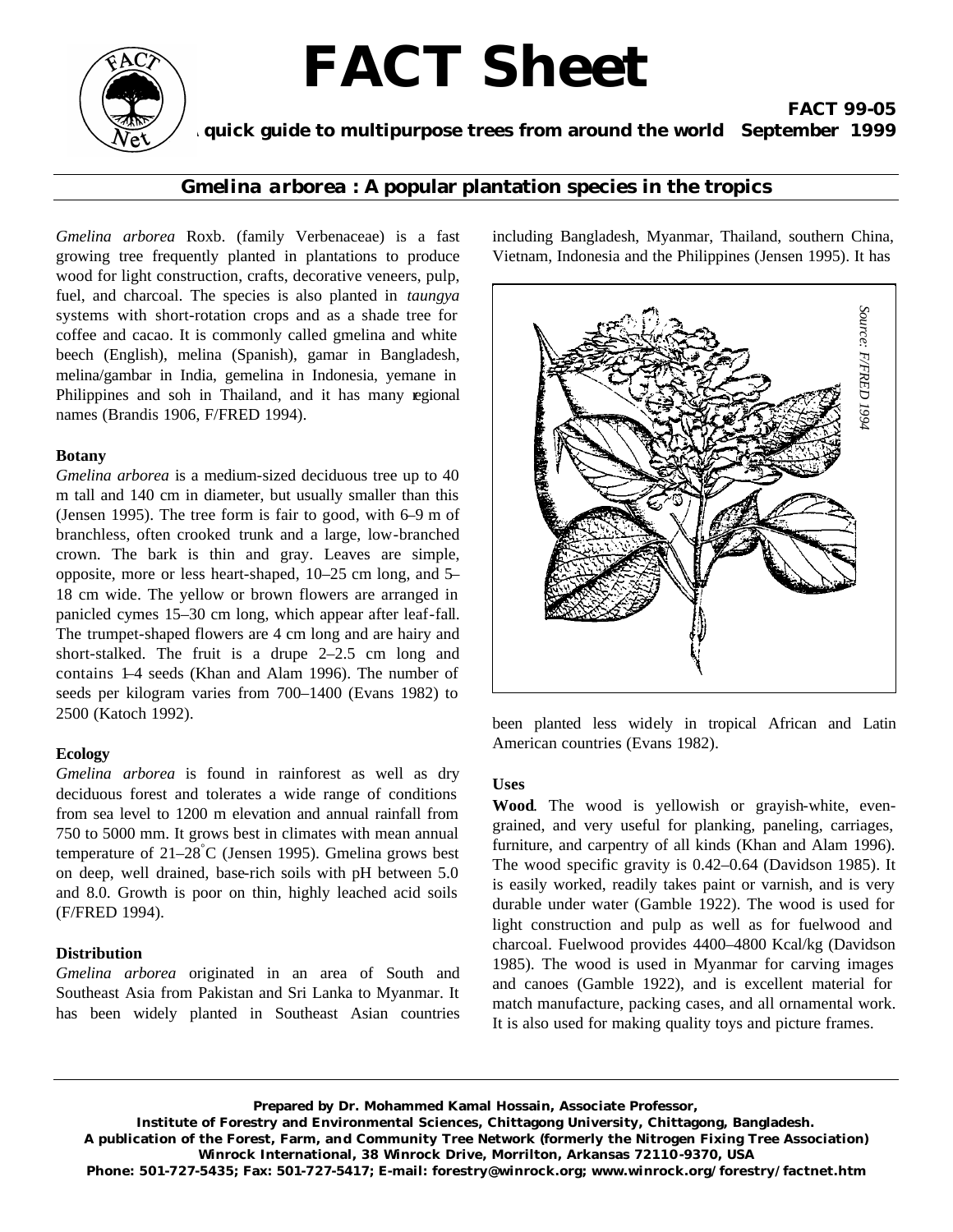**Other Uses**. The leaves and fruits of gmelina are used as fodder in many parts of India (Mukherjee 1884, Benthal 1933, Laurie 1945). A number of the plant's parts have medicinal value. It also produces good quality honey.

### **Silviculture**

**Propagation**. The species can be propagated by seeds, cuttings, and stumps (Alam et al. 1985). Under natural conditions germination takes place in the rainy season soon after fruits fall from the tree. The germination rate for fresh seed is 65–80%. Fresh seed can be stored at room temperature for about 6 months. Seed stored at  $AC$  will remain viable for about three years. The seed should be soaked in cold water for 24 hours before planting. Seeds should be planted in germination beds with a mixture of sand and loam and covered with a thin layer of sand or compost. Seeds germinate in 2–3 weeks and are ready for transplanting to poybags when the first pair of leaves appears. A 10 x 15 cm polybag is widely used in Bangladesh. Root pruning and hardening off of the seedlings are beneficial for maximum field survival. The bare-root seedlings should have a minimum base diameter of 1 cm with a well balanced shoot-root ratio. Seedlings are ready for planting in the field when they reach a height of 30–45 cm, usually in 6 months.

For stump planting, seeds should be sown at the rate of 90 seeds per square meter. Seedlings are usually ready for stump preparation in 7–8 months and should have a rootcollar diameter of at least 2.5 cm. The stem and roots of seedlings should be pruned back to 5 cm and 20 cm, respectively. Stump planting is not widely practiced due to high mortality (50% mortality is common).

**Management**. Outplanting starts at the onset of the rainy season and the spacing of the plantations depends on the objectives of the plantation and the end-uses. A spacing of 2 x 2 m is commonly used for plantation programs, and a spacing of 4.5 x 4.5 m is used for agroforestry. Under favorable conditions the growth of the seedlings is rapid, particularly from the second year onward. Because gmelina is shade-intolerant and sensitive to competition, 3–4 weedings are required during the first two years of growth. Rotations for pulpwood and sawnwood are usually 6 and 10 years, respectively. Rotations of 5–10 years are common for fuelwood. Stands on 10-year rotations are thinned to 50% at five years and another 50% at seven years. The second rotation is usually produced by coppicing. Seedlings and stumps are planted for a third rotation.

The growth of the species is remarkably fast and on good sites can reach 20 m height in 5 years. The tree attains more than 30 m in height with about 60 cm dbh at maturity. Form of the tree is fair to good, with 6–9 m of clear bole. Some trees can reach 3 m after a year from planting and 20 m after 4.5 years.

In Nigeria, the yield of gmelina is  $84 \text{ m}^3/\text{ha}$  at age 12 in poor sandy soils,  $210 \text{ m}^3/\text{ha}$  at age 12 in clay or lateritic soils, and  $252 \text{ m}^3/\text{ha}$  at age 10 in favorable alluvial soils—all volumes are underbark to 7.5 cm top diameter (Adegbehin et

al. 1988). In Sabah, Indonesia, gmelina produces an average volume of about  $25 \text{ m}^3$ /ha/year on clayey loam soils with adequate moisture (Wong and Jones 1986).

#### **Tree Improvement**

In an evaluation of international trials containing 39 provenances of *Gmelina arborea* averaging 13 years of age, Lauridsen et al. (1995) concluded that in most regions the best results in terms of survival, health, and production can be achieved through selection from local landraces. An exception is Latin American landraces, which generally performed below average. The authors further recommend the inclusion of specific natural provenances from northern and northeast India. Some good provenances were identified in north, central-eastern, and southwest India, and Thailand-Malaysia. Provenances from central-north and central-west India are inferior.

Faster growing provenances have 2–3% lower wood density than average, corresponding to a weight decrease of approximately  $12 \text{ kg/m}^3$  (Lauridsen et al. 1995).

#### **Limitations**

*Armillaria mellea*, *Ceratocystis fimbriata, Ganoderma colosum*, *Gnomonia* spp., and *Poria rhizomorpha* are some of the fungi that cause serious damage to gmelina. The species is heavily infested by mistletoe*, Scurrula gracilifolia*. The insect *Craspedonta leayana* causes serious defoliation in Bangladesh (Khan and Alam 1996).

#### **Selected References**

- Adegbehin, J.O., J.O. Abayomi, and L. B. Nwaigbo. 1988. *Gmelina arborea* in Nigeria. Commonwealth Forestry Review, 67(2):159–166.
- Alam, M.K., N.A. Siddiqi, and S. Das. 1985. Fodder trees of Bangladesh. Bangladesh Forest Research Institute, Chittagong, Bangladesh. 167 p.
- Davidson, J. 1985. Assistance to the forestry sector of Bangladesh. Species and sites—What to plant and where to plant. Field Doc. No. 5, UNDP/FAO/BGD/79/017. 50 p.
- Evans, J. 1982. Plantation forestry in the tropics. Clarendon press, Oxford, UK. 472 p.
- Forestry/Fuelwood Research and Development Project (F/FRED). 1994. Growing multipurpose trees on small farms, module 9: Species fact sheets (2nd ed.). Bangkok, Thailand: Winrock International. 127 p.
- Jensen, M. 1995. Trees commonly cultivated in Southeast Asia; Illustrated field guide. RAP Publication: 1995/38, FAO, Bangkok, Thailand. p. 93.
- Lauridsen, E.B., E.D. Kjaer, and M. Nissen. 1995. Second evaluation of an international series of *Gmelina* provenance trials. DANIDA Forest Seed Centre. Humlebaek, Denmark. 120 p.
- Troup, R.S. 1921. The silviculture of Indian trees. Clarendon Press, Oxford, UK. Vol. 2, p. 769–776.
- Wong, C.Y., and N. Jones. 1986. Improving tree form through vegetative propagation of *Gmelina arborea*. Commonwealth Forestry Review, 65(4):321–324.